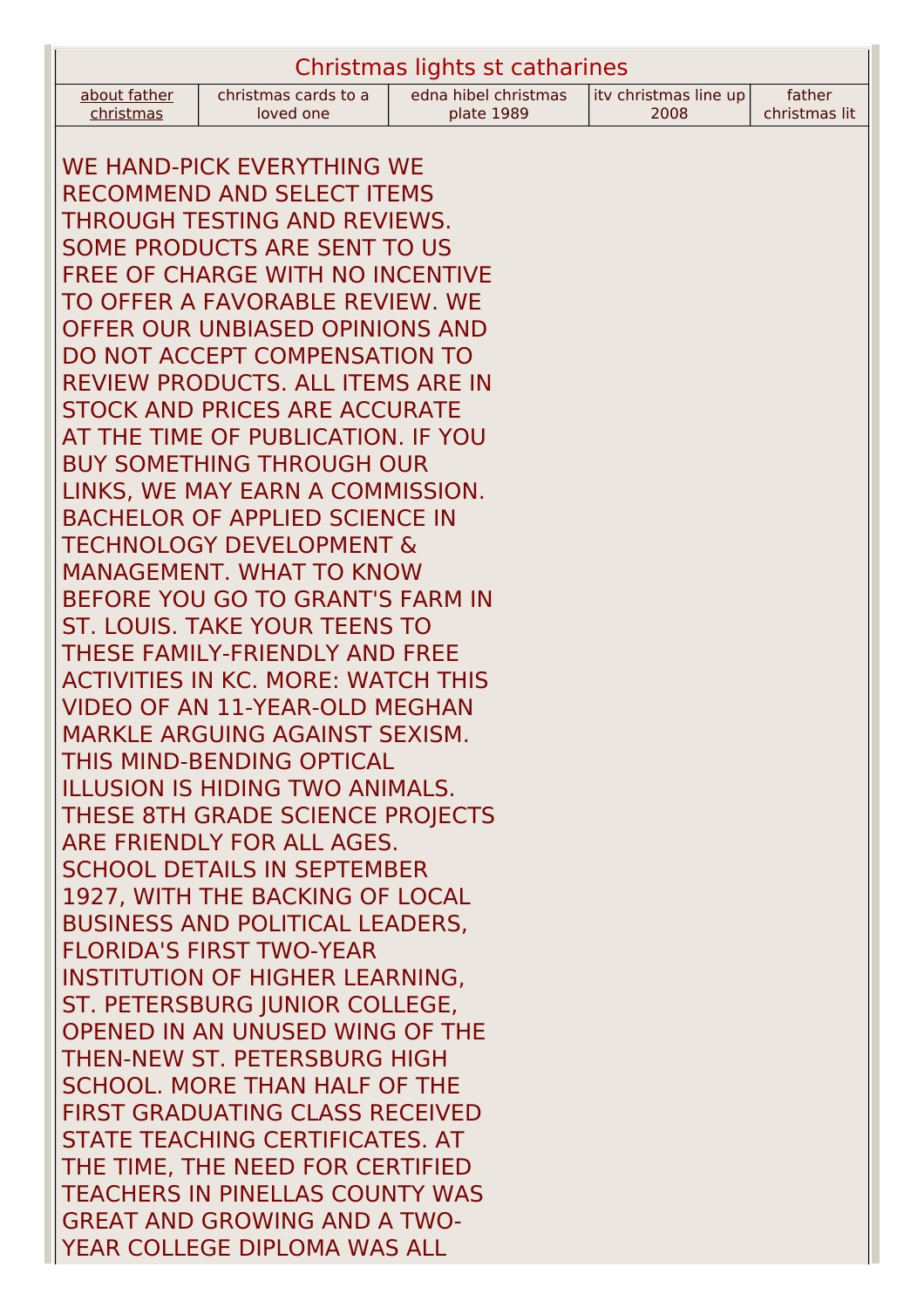THAT WAS NEEDED FOR CERTIFICATION. ST. PETERSBURG COLLEGE AWARDS ASSOCIATE'S AND BACHELOR'S DEGREES AND CERTIFICATES, MANY OF WHICH CAN BE EARNED COMPLETELY ONLINE. BACHELOR OF SCIENCE IN EDUCATIONAL STUDIES & COMMUNITY LEADERSHIP / INTERDISCIPLINARY. THE INDEPENDENT, TRUSTED GUIDE TO ONLINE EDUCATION FOR OVER 23 YEARS!. "LOOKING FOR AN ALTERNATIVE [TO SALT PORK, OR IRISH BACON], MANY IRISH IMMIGRANTS TURNED TO THE JEWISH BUTCHERS IN THEIR NEIGHBORHOODS," MENTAL FLOSS REPORTS. "THERE, THEY FOUND KOSHER CORNED BEEF, WHICH WAS NOT ONLY CHEAPER THAN SALT PORK AT THE TIME, BUT HAD THE SAME SALTY SAVORINESS THAT MADE IT THE PERFECT SUBSTITUTION." SERVED UP WITH CABBAGE, POTATOES, CARROTS, AND TRADITIONAL IRISH SODA BREAD, THIS MEAL IS A MUST-HAVE EVERY MARCH. OFTEN, REVELERS WILL PAIR THEIR CORNED BEEF DINNER WITH A GUINNESS STOUT. IN FACT, IT WAS ESTIMATED THAT 13 MILLION PINTS OF GUINNESS WERE CONSUMED WORLDWIDE ON MARCH 17, 2017. AND, IN THE U.S. ALONE, FOLKS SPENT OVER \$6 BILLION CELEBRATING ST. PATRICK'S DAY IN 2020. WHAT ARE THE BEST EXTERNAL HARD DRIVES FOR XBOX ONE?. MINNESOTANS ARE BLESSED WITH THE LARGEST MALL IN THE COUNTRY, AND PLENTY OF OTHER MALLS TOO. BRAVE THE MALL OF AMERICA— WHICH STARTS GETTING BUSIER AND BUSIER STARTING AROUND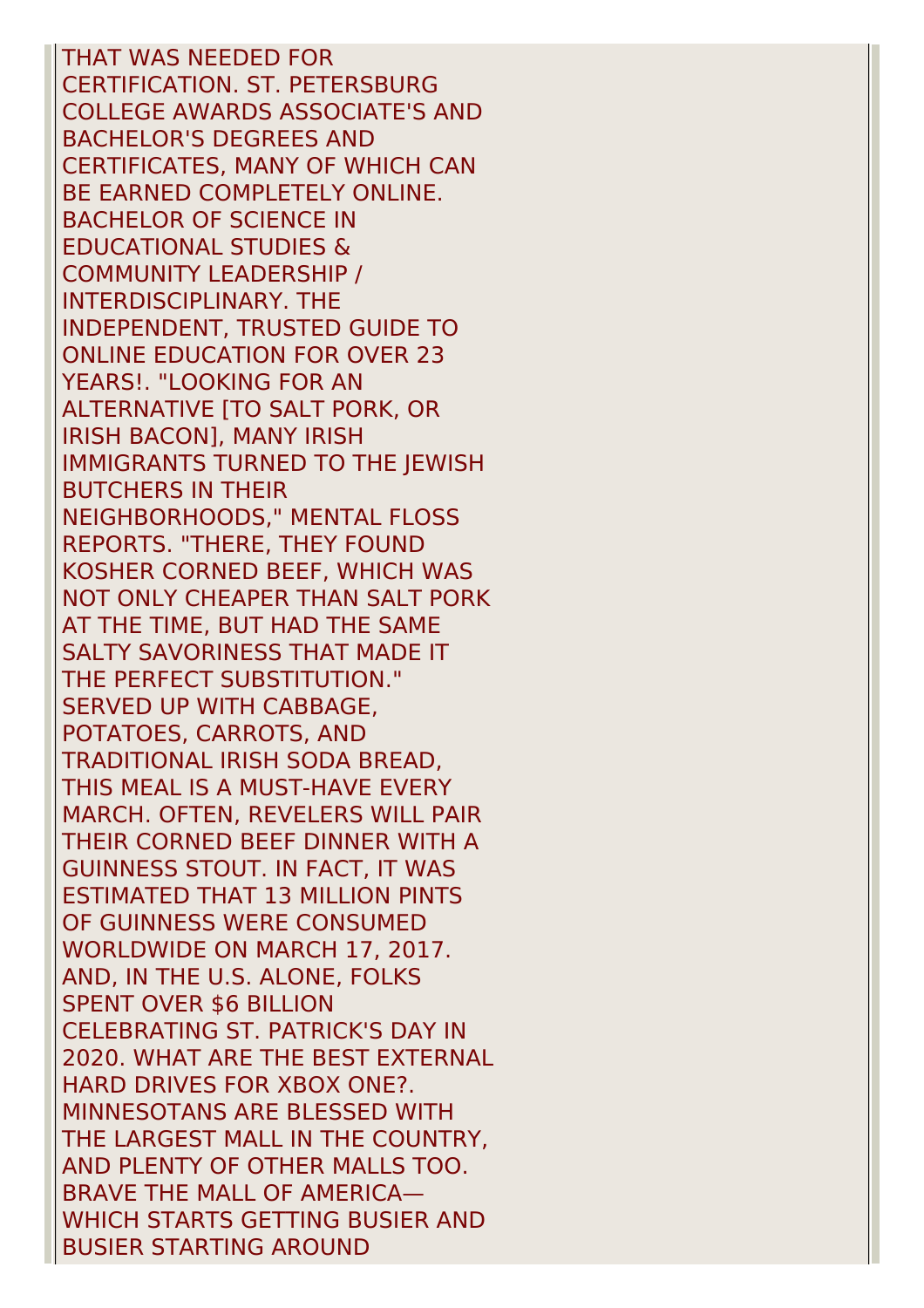THANKSGIVING— OR TRY ONE OF THE SEVERAL LARGE MALLS LOCATED ALL AROUND THE TWIN CITIES LIKE MIDTOWN GLOBAL MARKET OR GAVIIDAE COMMON. WHAT DO CRITICS THINK OF THE 2021 TOYOTA HIGHLANDER?. CONTACT ME WITH NEWS AND OFFERS FROM OTHER FUTURE BRANDS. THE IDIOT CAFE,NAMED FOR THE DOSTOYEVSKY NOVEL, IS A FAVORITE WITH ST. PETERSBURG'S EXPAT AND ARTSY CROWD. IT'S KNOWN FOR ITS BORSCHT AND OTHER VEGETARIAN DISHES, SERVED IN A QUASI-BOHEMIAN ATMOSPHERE IN A COZY BASEMENT SPACE. WASH IT ALL DOWN WITH A FREE SHOT OF VODKA. STAFF SPEAKS ENGLISH. GET THERE EARLY TO VIEW THE MUSEUM'S FAMOUS IMPRESSIONIST COLLECTION, PUT TOGETHER BY COLLECTORS IN MOSCOW. DECLARED BOURGEOIS BY STALIN, THE COLLECTION SAT IN WAREHOUSES UNTIL THE END OF WORLD WAR II, WHEN IT WAS DIVIDED UP BETWEEN THE HERMITAGE AND THE MUSEUM OF MODERN ART IN MOSCOW. THERE ARE RENOIRS, VAN GOGHS, CEZANNES AND GAUGUINS IN ROOM AFTER ROOM, FOLLOWED BY A LOT OF MATISSE AND SOME PICASSO TOO. DON'T MISS THE FABULOUS GIFT SHOP, WHICH IS A GREAT PLACE TO BUY QUALITY SOUVENIRS. JOANNA LUMLEY SHARES A SWEET STORY ABOUT THE QUEEN. A VISITOR'S GUIDE TO THE ST. LOUIS GATEWAY ARCH. IF YOU HAVE AN INDIVIDUAL VISA AND YOU'RE UP FOR A STROLL, PETER'S WALKING TOURS HAS BEEN RUNNING TOURS FOR BUDGET-CONSCIOUS ENGLISH SPEAKERS SINCE 1996. THE HALF-DAY TOURS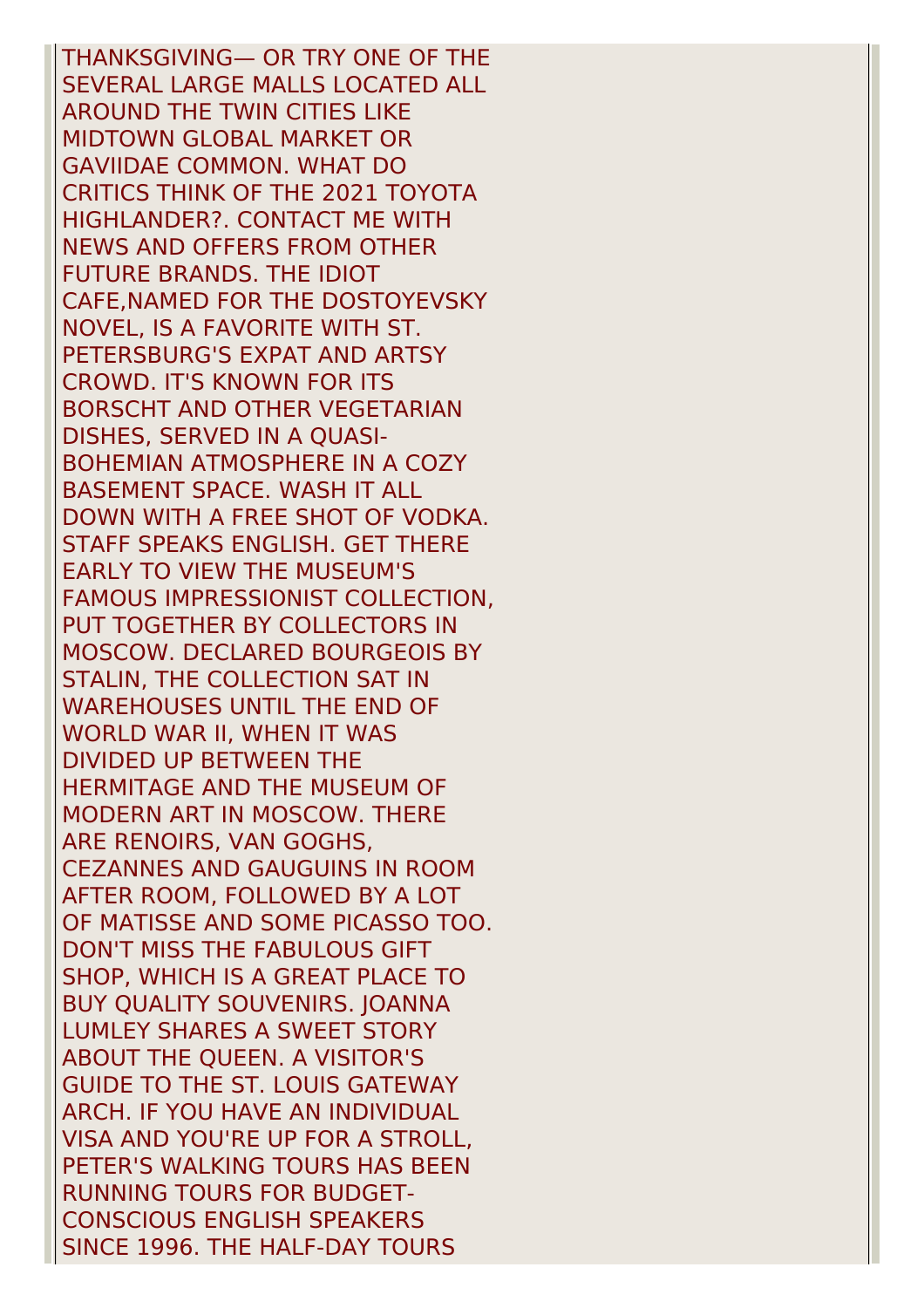LEAVE RAIN OR SHINE FROM THE LIFE HOSTEL AT THE CORNER OF NEVSKY PROSPEKT AND VLADIMINSKY IN THE HISTORIC CENTER. YOU CAN ALSO SET UP PRIVATE WALKING TOURS WITH ONE OF THEIR GUIDES FOR AN HOURLY RATE. UNOFFICIAL THOR LOVE AND THUNDER POSTER CAUSES CONFUSION. ASSOCIATE OF SCIENCE IN BUSINESS ADMINISTRATION BACHELOR OF APPLIED SCIENCE IN MANAGEMENT & ORGANIZATIONAL LEADERSHIP BACHELOR OF SCIENCE IN BUSINESS ADMINISTRATION CERTIFICATE IN ACCOUNTING TECHNOLOGY OPERATIONS CERTIFICATE IN BUSINESS ENTREPRENEURSHIP CERTIFICATE IN BUSINESS OPERATIONS - MARKETING CERTIFICATE IN MANAGEMENT & LEADERSHIP CERTIFICATE IN PROJECT MANAGEMENT. YOU DON'T HAVE PERMISSION TO ACCESS " ON THIS SERVER. REFERENCE #18.1F9B1702.1639649218.40842DE. WHAT IS DIAMOND PAINTING? A BEGINNER'S GUIDE TO THE LATEST QUARANTINE CRAFT TREND. BACHELOR OF APPLIED SCIENCE IN PUBLIC SAFETY ADMINISTRATION. ROSSI'S, PART OF THE GRAND HOTEL EUROPE, IS A PLEASANT SIDEWALK CAFE JUST OFF BUSY NEVSKY PROSPEKT; THE FOOD IS ADEQUATE, THE PEOPLE-WATCHING SUBLIME. STOP LINE 3: HOW INDIGENOUS LEADERS & WATER PROTECTORS ARE FIGHTING AGAINST DESTRUCTIVE PIPELINES. 6. THE CHAPEL IS THE RESTING PLACE FOR 10 FORMER MONARCHS, INCLUDING HENRY VIII, CHARLES I, GEORGE III, EDWARD VII AND GEORGE V. SINCE GEORGE III BUILT THE ROYAL VAULT, MEMBERS OF THE ROYAL FAMILY HAVE BEEN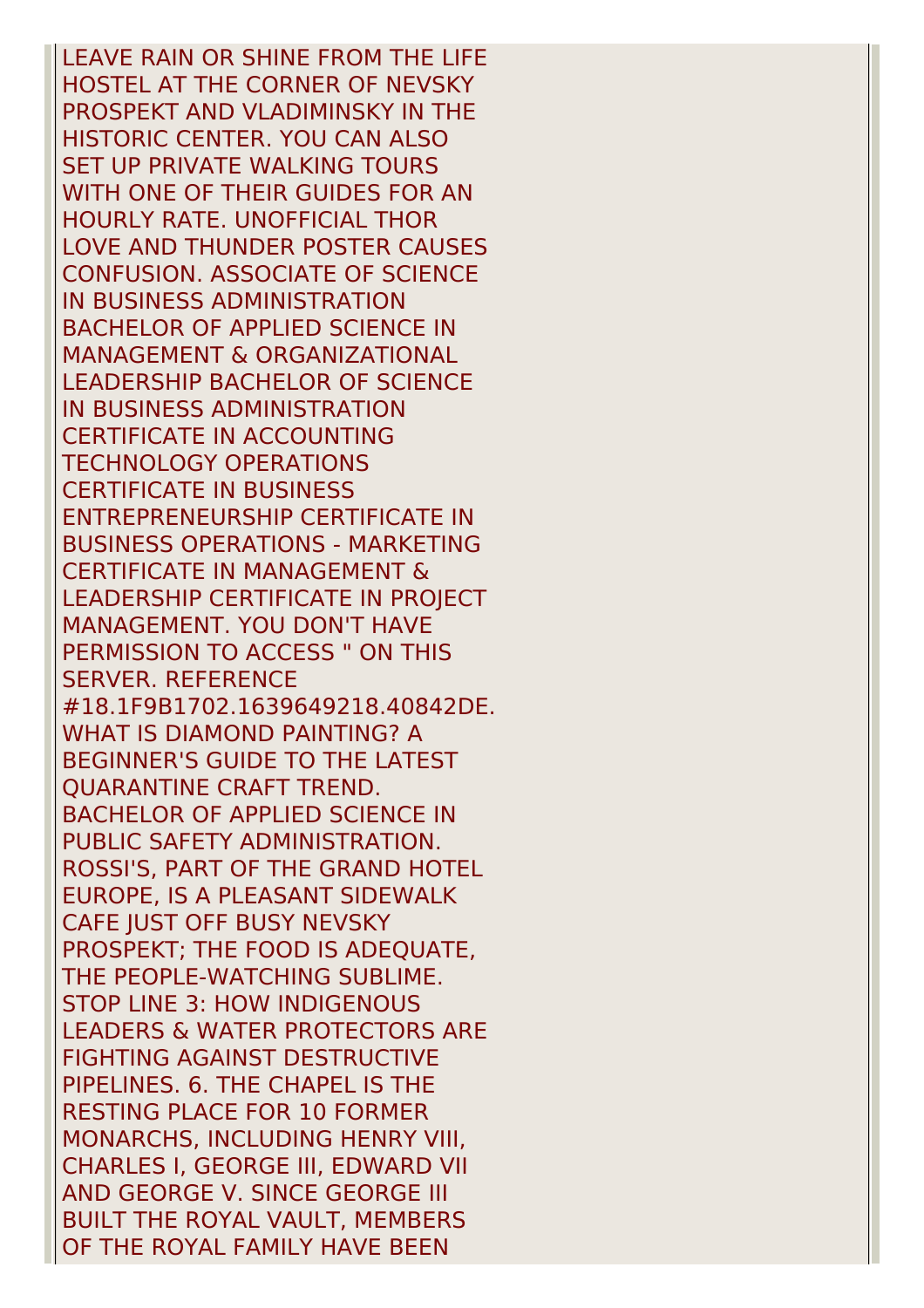INTERRED THERE, OR BURIED AT FROGMORE IN THE GROUNDS OF WINDSOR CASTLE. PRINCE HARRY'S GREAT-GRANDPARENTS, KING GEORGE VI, AND THE QUEEN MOTHER WERE LAID TO REST IN THE CHAPEL, AS WAS PRINCESS MARGARET. IT IS ALSO THE PLANNED BURIAL SITE FOR THE QUEEN. WHERE TO EAT, WORK, LIVE, AND PLAY IN DOWNTOWN ST. PAUL. HOW HOUR OF CODE CAN HELP DEMYSTIFY CODING. BACHELOR OF SCIENCE IN MIDDLE GRADES GENERAL SCIENCE EDUCATION NURSING. CAN BE HUNG ON WALLS, WINDOWS, DOORS, CEILINGS, OR AROUND CHRISTMAS TREES. \$45 FOR A 30-PIECE STAINLESS STEEL CUTLERY SET (A \$119 VALUE). SNACKS AND YOUR FAVOURITE DISNEY CHARACTERS ARE AVAILABLE AT THE POINT OF ONLINE PURCHASE. WAGJAG WILL FIND NEW CUSTOMERS FOR YOU WITH NO OUT OF POCKET EXPENSE. WAGJAG VALUES FANTASTIC USER EXPERIENCES. WE WANT TO BE THE BEST PART OF YOUR DAY. IF YOU'RE NOT HAPPY WITH YOUR PURCHASE, PLEASE LET US KNOW WHY AND OUR CUSTOMER SERVICE TEAM WILL WORK WITH YOU TO MAKE THINGS RIGHT. REVIEW OUR REFUND POLICY HERE. PRODUCT IS EXPECTED TO ARRIVE WITHIN THE ESTIMATED TIME OF 1-4 WEEKS FROM THE DEAL CLOSING DATE (NOVEMBER 2ND, 2021) UNLIMITED BUYS ALL PRODUCTS ARE FINAL SALE. \$21.95 FOR A GENUINE LEATHER MEN'S WALLET (A \$52 VALUE). DATES FOR THE LIGHTING IN ST. CATHARINES IS FRIDAY AT 5:30 P.M., WELLAND IS ON NOV. 26 AT 6 P.M. AND NIAGARA REGION IS ON THURSDAY AT 6 P.M. THE NIAGARA FALLS LIGHTING HAS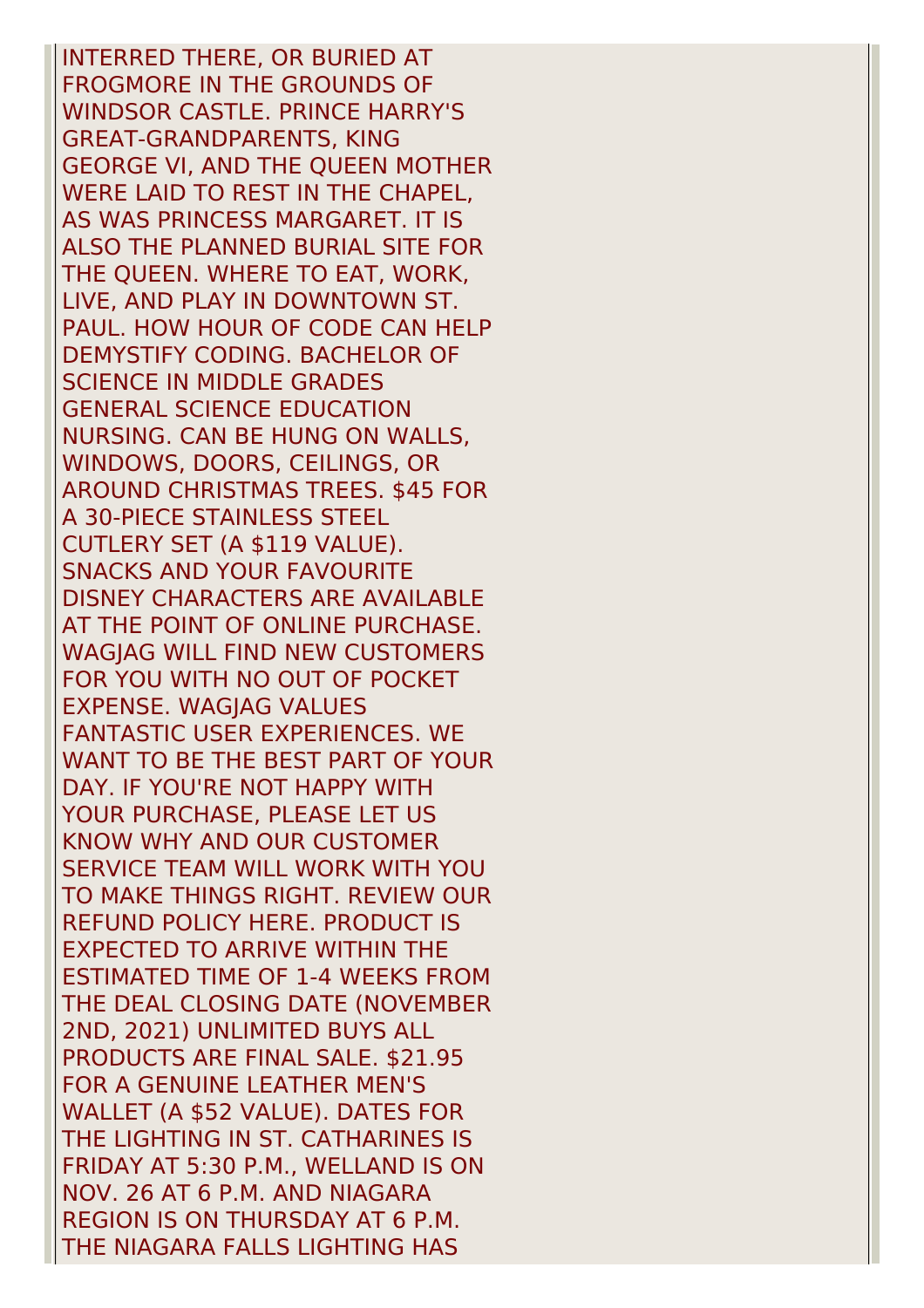TAKEN PLACE. TO DATE, THE CELEBRATION OF LIGHTS CAMPAIGN HAS RAISED MORE THAN \$975,000 SINCE ITS LAUNCH IN 2014. USE DISTANCE SEARCH TO FIND ADS BASED ON WHERE YOU ARE AND HOW FAR YOU WANT TO TRAVEL. THIS COPY IS FOR YOUR PERSONAL NON-COMMERCIAL USE ONLY. TO ORDER. USERNAME MUST BE AT LEAST 4 CHARACTERS AND UNIQUE. YOUR WEB BROWSER DOES NOT SUPPORT STORING DATA LOCALLY. IN SAFARI, THE MOST COMMON CAUSE OF THIS IS USING "PRIVATE BROWSING MODE". SOME DATA MAY NOT SAVE OR SOME FEATURES MAY NOT WORK PROPERLY FOR YOU. THE HYPHEN CHARACTER SHOULD BE USED LIKE '12345-6789'. THIS FRIDAY, THE CELEBRATION OF LIGHTS WILL BE LIVE STREAMED AS NIAGARA HEALTH FOUNDATION KICKS OF ITS ANNUAL CELEBRATION OF LIGHTS HOLIDAY CAMPAIGN THAT RAISES MONEY FOR HOSPITAL EQUIPMENT. COMPLETING THE CAPTCHA PROVES YOU ARE A HUMAN AND GIVES YOU TEMPORARY ACCESS TO THE WEB PROPERTY. \$35 FOR CHRISTMAS LED STRING LIGHTS - 20M (A \$79.99 VALUE). IF YOU ARE ON A PERSONAL CONNECTION, LIKE AT HOME, YOU CAN RUN AN ANTI-VIRUS SCAN ON YOUR DEVICE TO MAKE SURE IT IS NOT INFECTED WITH MALWARE. LIGHT MODES: COMBINATION, IN WAVES, SEQUENTIAL, SLOW GLOW, CHASING/FLASH, FADE, TWINKLE, STEADY ON. WOULD YOU LIKE TO EMPTY YOUR CART AND ADD THIS ITEM?. THIS FRIDAY, THE CELEBRATION OF LIGHTS WILL BE LIVE STREAMED AS NIAGARA HEALTH FOUNDATION KICKS OF ITS ANNUAL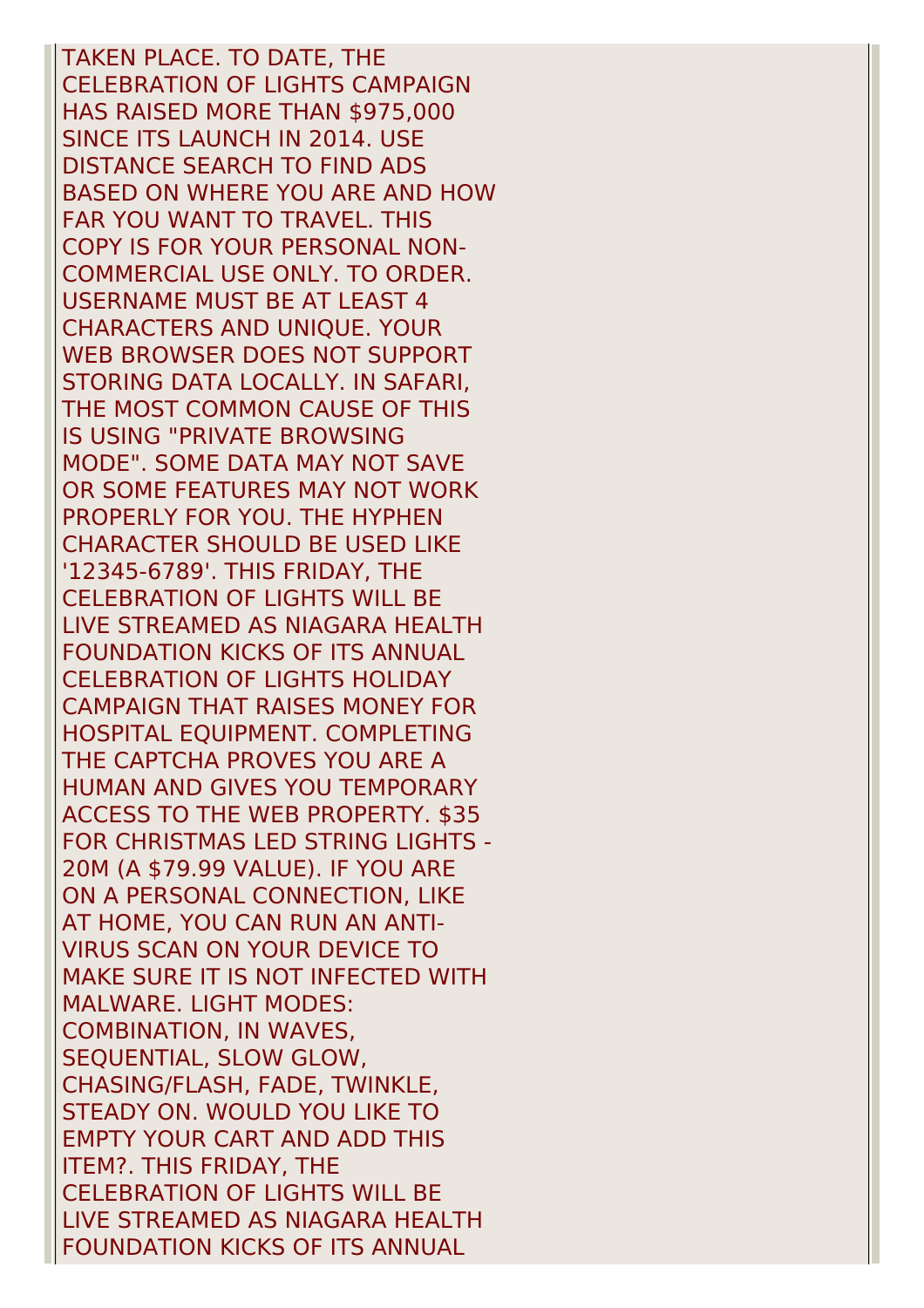CELEBRATION OF LIGHTS HOLIDAY CAMPAIGN THAT RAISES MONEY FOR HOSPITAL EQUIPMENT. GET AHEAD OF THIS BUSY HOLIDAY SEASON, AND SHOP EARLY!. PLEASE STAND BY, WHILE WE ARE CHECKING YOUR BROWSER. GET YOUR FAMILY'S FAVOURITE HOLIDAY TRADITION ON THE CALENDAR TODAY!. THIS DEAL HAS ENDED. YOU MAY ALSO LIKE THESE SIMILAR DEALS! THIS ITEM IS ALREADY IN YOUR SHOPPING CART AS A GIFT. IF YOU ARE AT AN OFFICE OR SHARED NETWORK, YOU CAN ASK THE NETWORK ADMINISTRATOR TO RUN A SCAN ACROSS THE NETWORK LOOKING FOR MISCONFIGURED OR INFECTED DEVICES. EMAIL ADDRESSES ENTER DO NOT MATCH. PLEASE CHECK YOUR ENTRIES AND TRY AGAIN. MIKE HASSIM, LEFT, AND BRYCE REED, PARK OPERATORS FOR THE CITY OF ST. CATHARINES AND A CREW FROM PINERIDGE TREE AND LAWN SERVICE PUT UP THE CHRISTMAS LIGHTS AT CITY HALL ON MONDAY. THIS FRIDAY, THE CELEBRATION OF LIGHTS WILL BE LIVE STREAMED AS NIAGARA HEALTH FOUNDATION KICKS OF ITS ANNUAL CELEBRATION OF LIGHTS HOLIDAY CAMPAIGN THAT RAISES MONEY FOR HOSPITAL EQUIPMENT. THE FOUNDATION HAS PARTNERED WITH ST. CATHARINES, NIAGARA FALLS, WELLAND AND NIAGARA REGION. ALECTRA INC. WILL MATCH ALL DONATIONS DOLLAR FOR DOLLAR UP TO \$10,000 FOR DONATIONS MADE BETWEEN NOV. 30 AND DEC. 6. TO DONATE, VISIT WWW.LIGHTSFORHEALTH.COM AND TO WATCH THE LIGHTING ONLINE VISIT THE NIAGARA HEALTH FOUNDATION FACEBOOK PAGE AND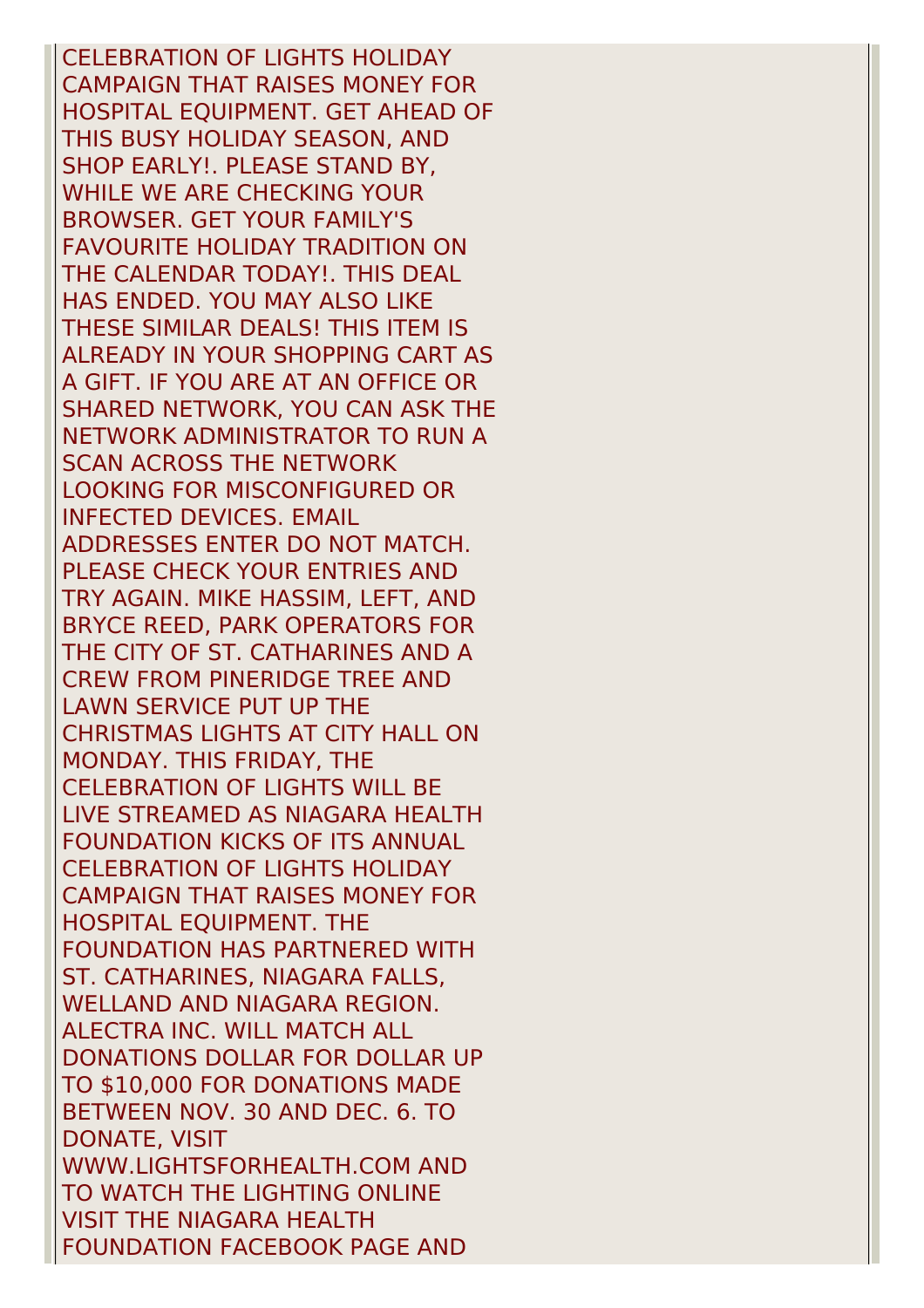INSTAGRAM ACCOUNT DATES FOR THE LIGHTING IN ST. CATHARINES IS NOV. 19 AT 5:30 P.M., WELLAND IS ON NOV. 26 AT 6 P.M. AND NIAGARA REGION IS ON NOV. 18 AT 6 P.M. THE NIAGARA FALLS LIGHTING HAS TAKEN PLACE.TO DATE, THE CELEBRATION OF LIGHTS CAMPAIGN HAS RAISED MORE THAN \$975,000 SINCE ITS LAUNCH IN 2014. TO DONATE, VISIT WWW.LIGHTSFORHEALTH.COM AND TO WATCH THE LIGHTING ONLINE VISIT THE NIAGARA HEALTH FOUNDATION FACEBOOK PAGE AND INSTAGRAM ACCOUNT. MIKE HASSIM, LEFT, AND BRYCE REED, PARK OPERATORS FOR THE CITY OF ST. CATHARINES AND A CREW FROM PINERIDGE TREE AND LAWN SERVICE PUT UP THE CHRISTMAS LIGHTS AT CITY HALL ON MONDAY. THIS FRIDAY, THE CELEBRATION OF LIGHTS WILL BE LIVE STREAMED AS NIAGARA HEALTH FOUNDATION KICKS OF ITS ANNUAL CELEBRATION OF LIGHTS HOLIDAY CAMPAIGN THAT RAISES MONEY FOR HOSPITAL EQUIPMENT. THE FOUNDATION HAS PARTNERED WITH ST. CATHARINES, NIAGARA FALLS, WELLAND AND NIAGARA REGION. ALECTRA INC. WILL MATCH ALL DONATIONS DOLLAR FOR DOLLAR UP TO \$10,000 FOR DONATIONS MADE BETWEEN NOV. 30 AND DEC. 6. TO DONATE, VISIT WWW.LIGHTSFORHEALTH.COM AND TO WATCH THE LIGHTING ONLINE VISIT THE NIAGARA HEALTH FOUNDATION FACEBOOK PAGE AND INSTAGRAM ACCOUNT DATES FOR THE LIGHTING IN ST. CATHARINES IS NOV. 19 AT 5:30 P.M., WELLAND IS ON NOV. 26 AT 6 P.M. AND NIAGARA REGION IS ON NOV. 18 AT 6 P.M. THE NIAGARA FALLS LIGHTING HAS TAKEN